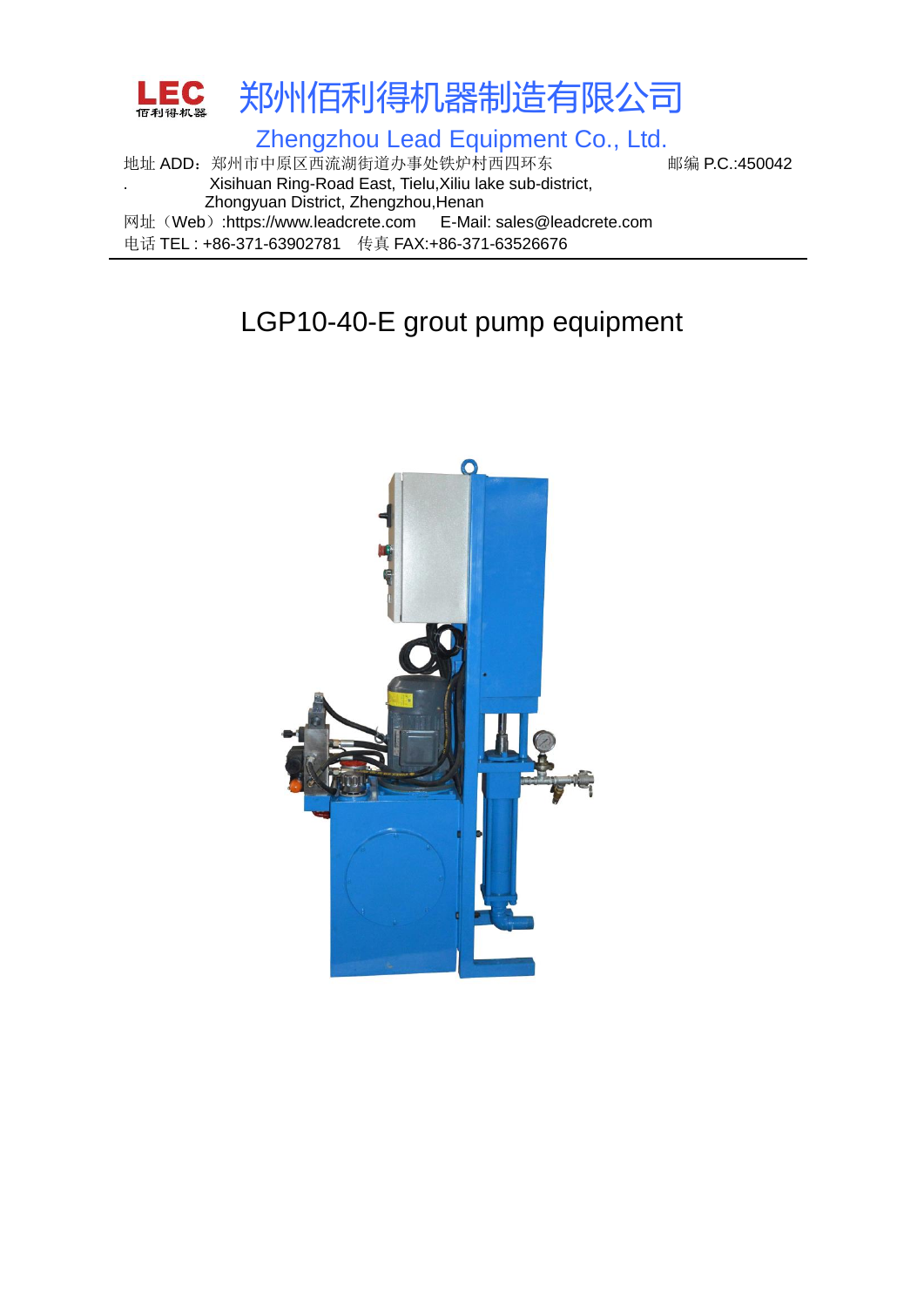

地址 ADD: 郑州市中原区西流湖街道办事处铁炉村西四环东 邮编 P.C.:450042 . Xisihuan Ring-Road East, Tielu,Xiliu lake sub-district, Zhongyuan District, Zhengzhou,Henan 网址(Web):https://www.leadcrete.com E-Mail: sales@leadcrete.com 电话 TEL : +86-371-63902781 传真 FAX:+86-371-63526676

## **Description**

LGP10-40-E grout pump equipment for high rise building is a custom made mini type grouting pump, mainly used for injecting cement grout tubes, repairing damaged / dangerous structures, consolidating or weatherproofing walls, rocks, dams, and tunnels, pumping special products for anchoring and seals. It can also be used for teaching and research.

#### **Feature**

- Grouting pressure, displacement is step-less adjustable
- $\triangleright$  Compact size, light weight and easy to maintain
- $\triangleright$  Low maintenance cost
- $\triangleright$  With counting function, it can record the reciprocating number of the injection pump
- $\triangleright$  Continuous output and small pulse
- $\triangleright$  Hydraulic driven and control

#### **Model Definition**



Lead Equipment Co., Ltd.

## **Specification:**

| LGP12/100E Grout pump |                   |
|-----------------------|-------------------|
| Adjustable pressure   | 0-100bar          |
| Adjustable flow rate  | $0-12$ L/min      |
| Cylinder diameter     | 63mm              |
| Stroke                | 150 <sub>mm</sub> |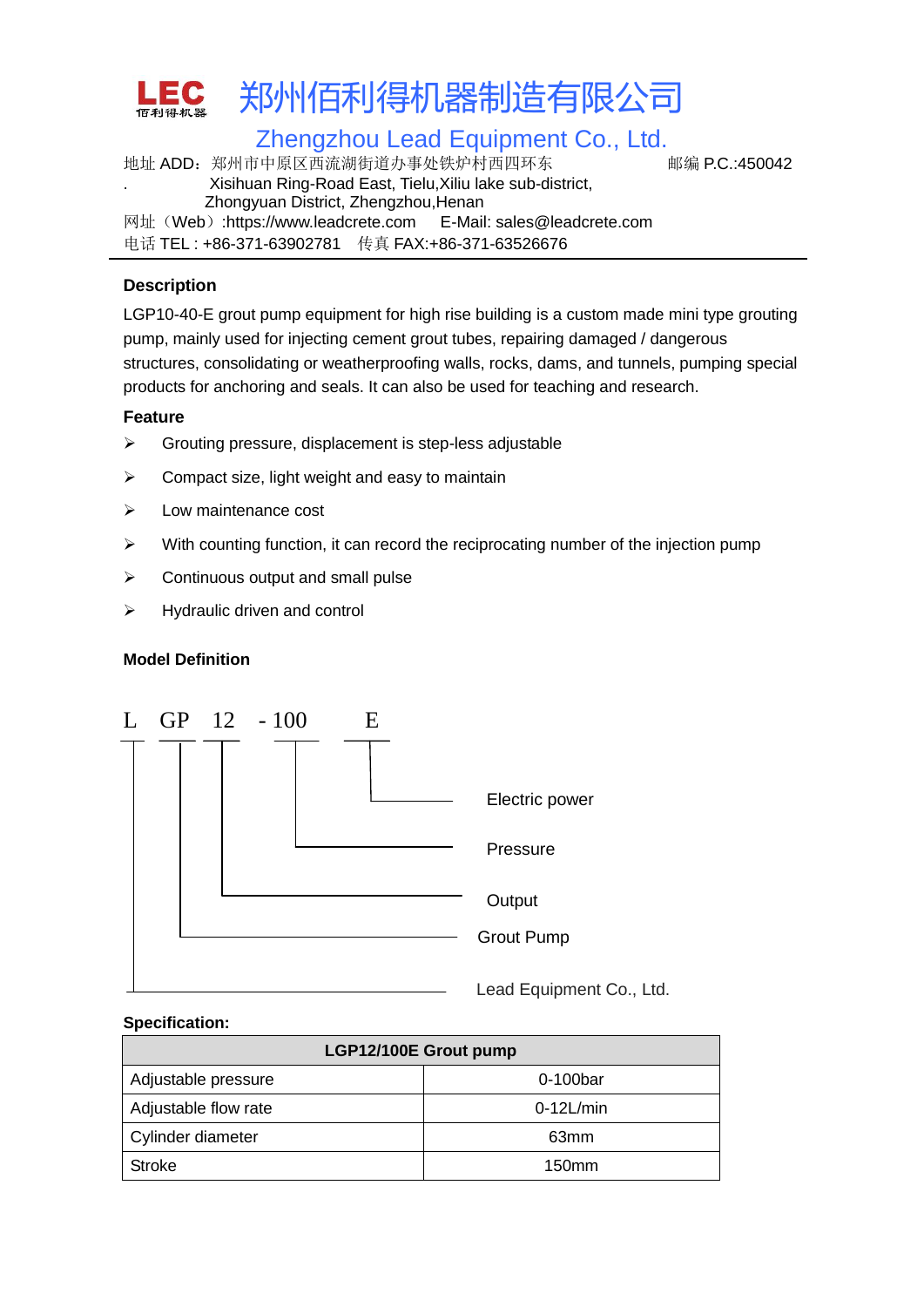

地址 ADD:郑州市中原区西流湖街道办事处铁炉村西四环东 邮编 P.C.:450042 . Xisihuan Ring-Road East, Tielu,Xiliu lake sub-district,

Zhongyuan District, Zhengzhou,Henan 网址(Web):https://www.leadcrete.com E-Mail: sales@leadcrete.com

电话 TEL : +86-371-63902781 传真 FAX:+86-371-63526676

| Power unit        | 4Kw, 380V 50Hz 3phase |
|-------------------|-----------------------|
| Oil tank          | 49L                   |
| Overall dimension | 900*500*1450mm        |
| Weight            | 199kg                 |

#### **Pictures**

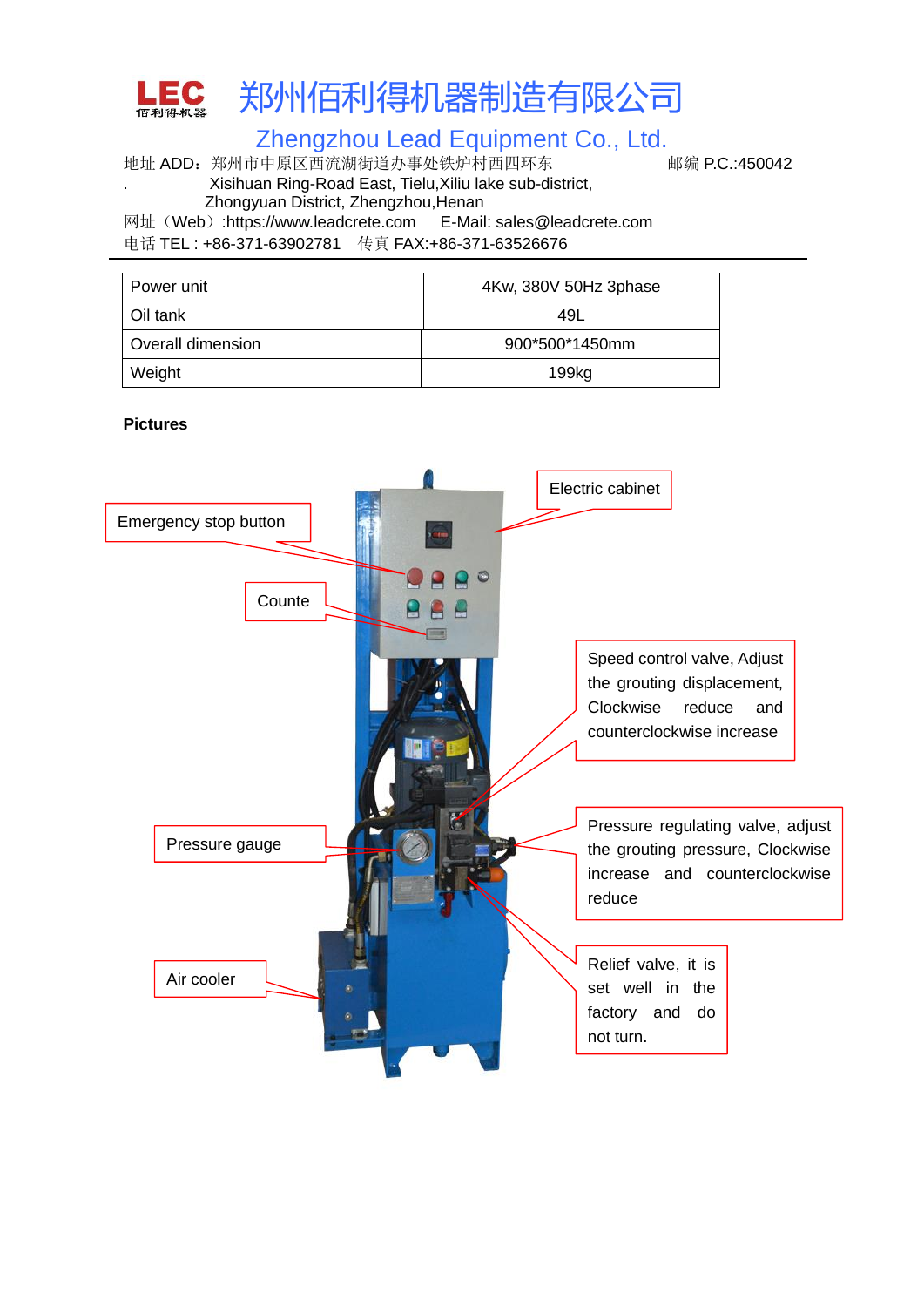